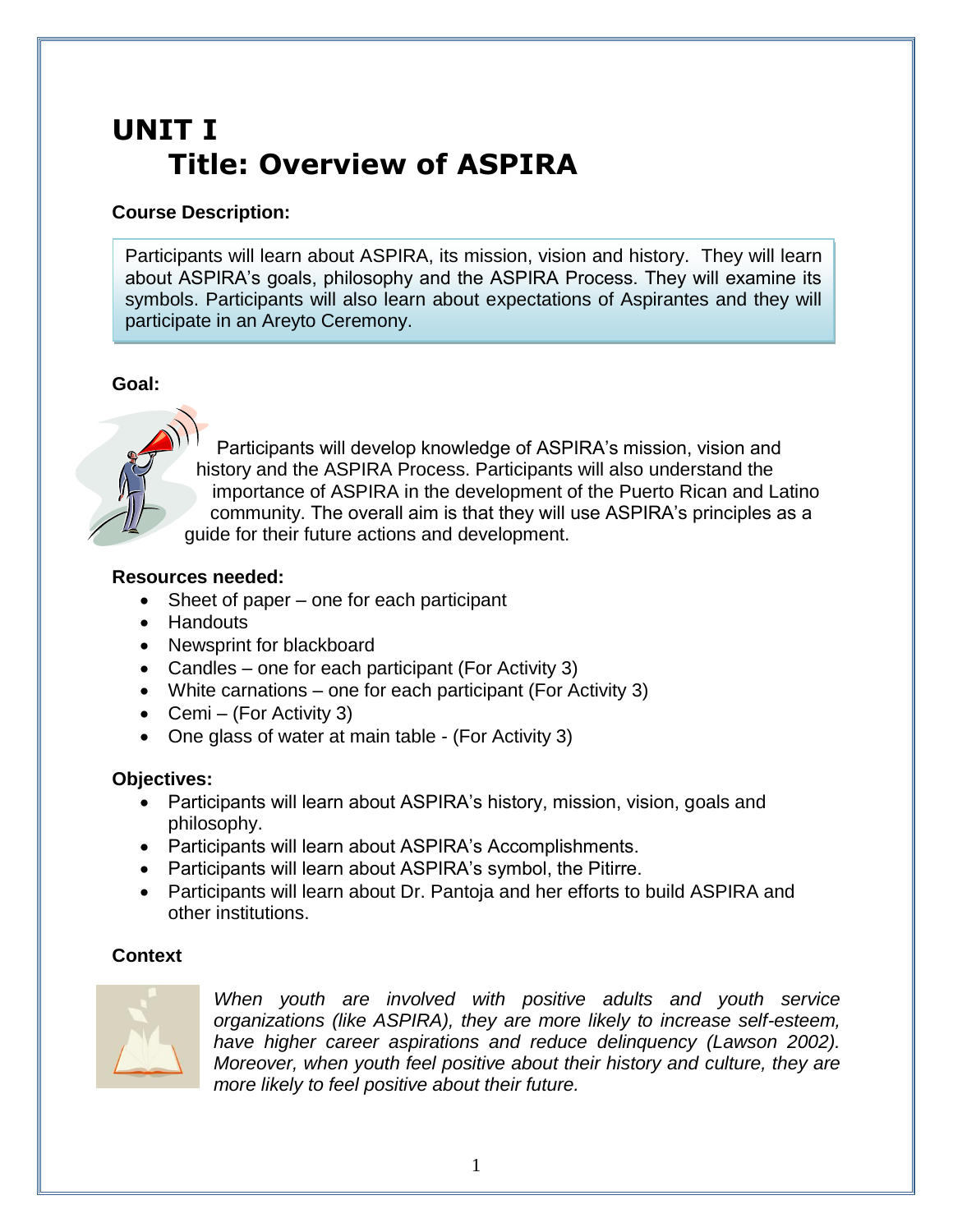# **Activity #1: (55 min)**

Procedure:

- Icebreaker
- Ask participants in a brainstorming session to share what they know about ASPIRA. Write down the responses on newsprint or blackboard. Review the list with them and check off the correct answers.
- Ask participants to form small groups and review and discuss the following handouts (Found at: [http://www.aspira.org/about.html\)](http://www.aspira.org/about.html)
- Participants should be able to answer the following questions:
	- *1. Why was ASPIRA started?*
	- *2. What is the mission of ASPIRA?*
	- *3. In what year was it started?*
	- *4. Where was it started?*
	- *5. How many offices does it have today and in what locations?*
	- *6. Who was the primary founder of ASPIRA?*
- Now that participants know about ASPIRA as a National Organization ask them to conduct some research on their own local ASPIRA Office. As part of this research they should interview individuals that have been involved with ASPIRA following Handout 1.5.
- Debriefing

Handouts:

- *1.1 What is ASPIRA? ASPIRA's Mission and Goals*
- *1.2 ASPIRA's Philosophy*
- *1.3 History of ASPIRA and Its Symbol- The Pitirre*
- *1.4 A Few Facts About ASPIRA*
- *1.5 My Research on my Local ASPIRA Office*
- *1.6 ASPIRA's Symbol*

# **Activity #2: (55 min)**

Procedure:

- In small groups, participants will review and discuss Handout 2.1 on Dr. Antonia Pantoja (found in [http://www.aspira.org/about.html\)](http://www.aspira.org/about.html).
- Then ask participants to complete ASPIRA Trivia Form on ASPIRA and ASPIRA Crossword puzzle (Handouts 2.2A 22.b and 2.3A 22.B).
- Discuss answers with participants

## Handouts:

- *2.1 Dr. Antonia Pantoja*
- *2.2 A ASPIRA Trivia Form*
- *2.2B Trivia Answer Key*
- *2.3 A ASPIRA Crossword*
- *2.2.B ASPIRA Crossword Answer Key*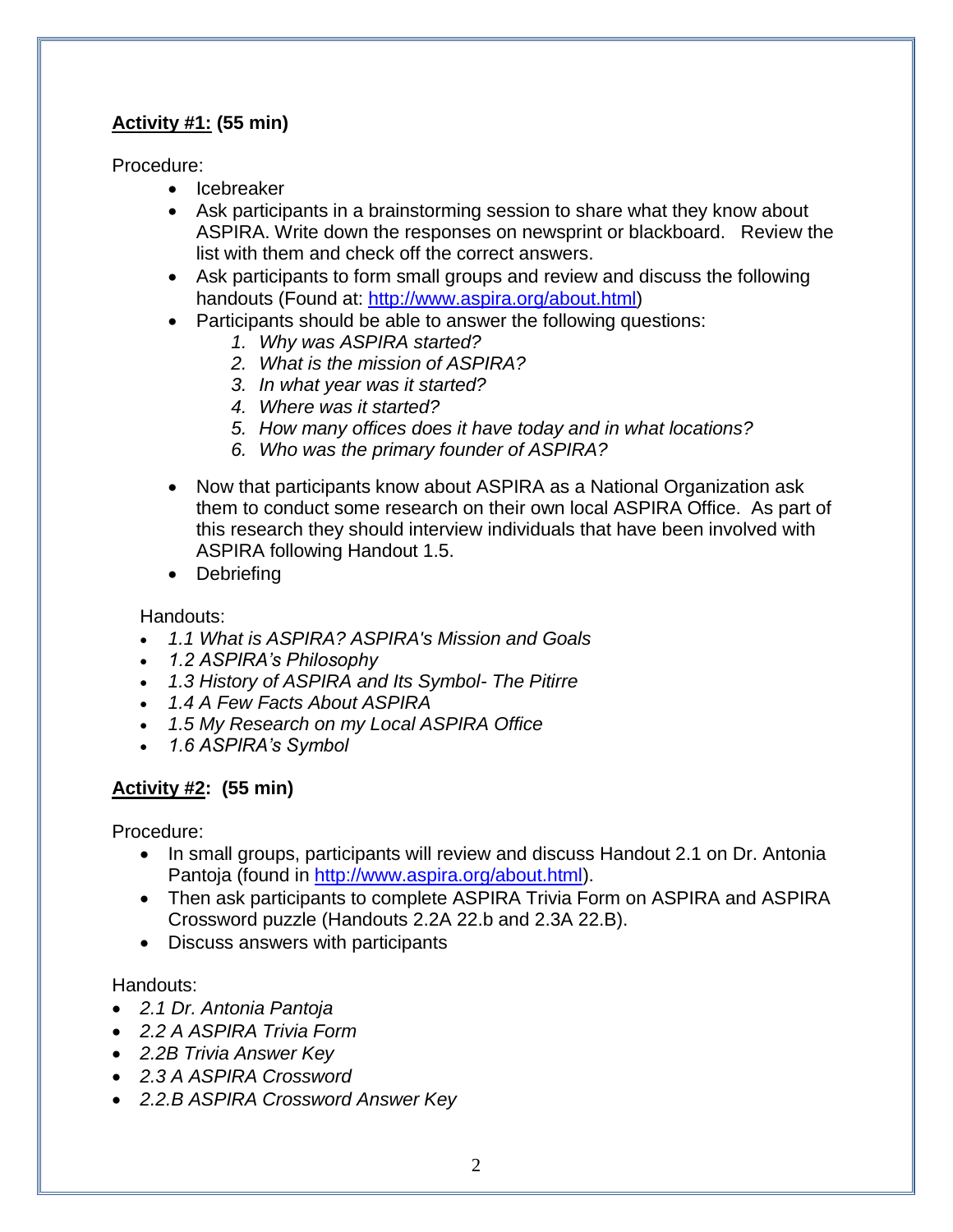# **Activity #3: Induction Ceremony (90 min)**

Procedure:

- Facilitator will review and discuss Handout 3.1 on the Areyto induction Ceremony (Visit<http://www.aspira.org/manuals/areyto-ceremony> for more information).
- Participants will take part in an Areyto Ceremony.
- Each ASPIRA Club will present an offering in the form of music, dance, poetry, or history all relating to Puerto Rico.
- Should music be selected as an offering, it should be Bomba or Plena, historical of Puerto Rico.
- Debriefing

Handout:

*3.1 The Areyto Induction Ceremony* 

# **Activity #4: Evaluation (20 min)**

Students should be asked to complete the evaluation for this unit.

Handouts:

*4.1 Evaluation Form-Student 4.2 Evaluation Form-Facilitator*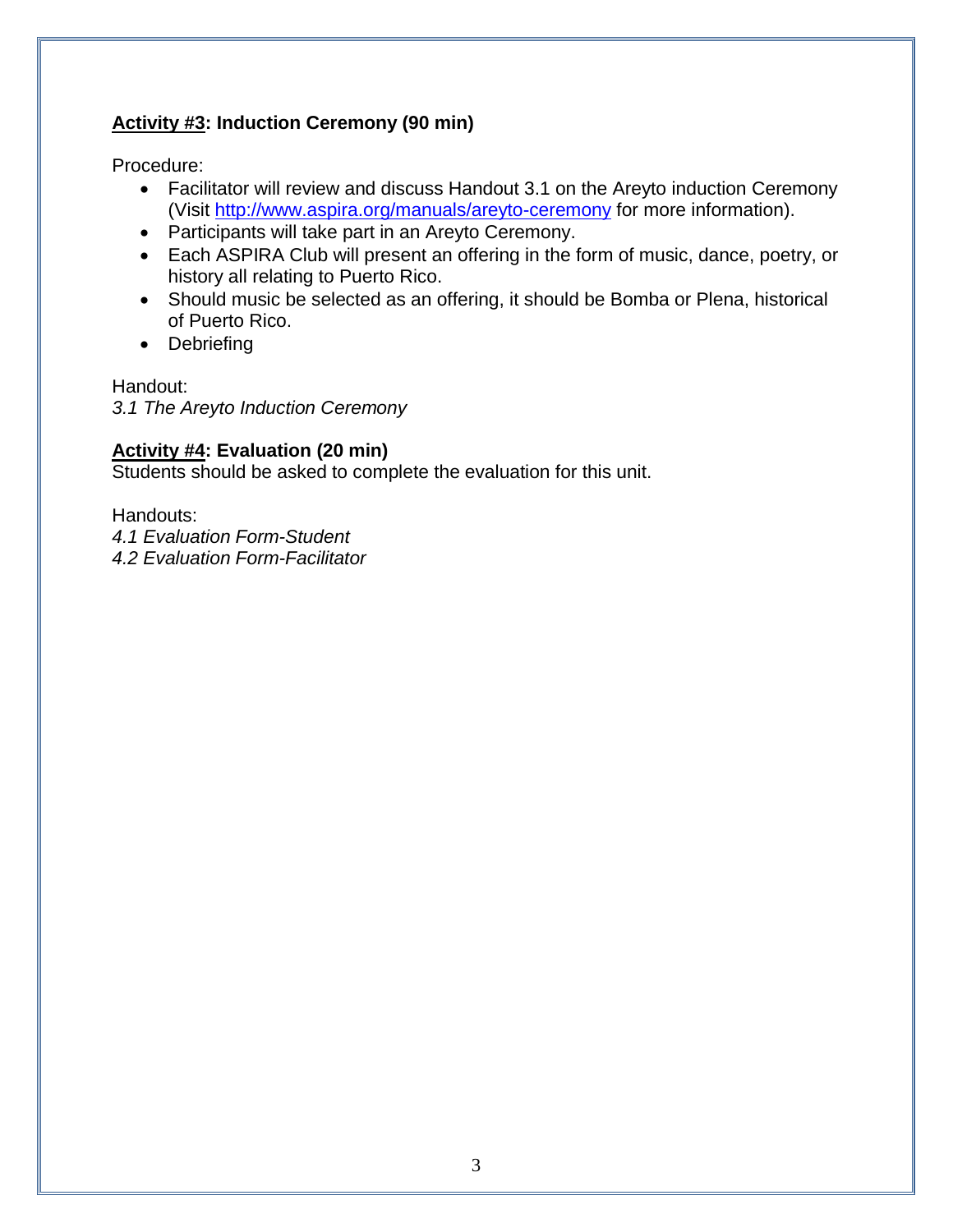#### **Handout 1.1**

#### *What is ASPIRA?*

The ASPIRA Association, Inc. is the only national nonprofit organization devoted to the education and leadership development of Puerto Rican and other Latino youth. ASPIRA takes its name from the Spanish verb *aspirar,* "aspire."

Since 1961 ASPIRA has pursued its mission of empowering the Latino community through the development of its youth. All of ASPIRA's goals and activities spring from one basic belief: Puerto Ricans and Latinos have the collective potential to move their community forward.

ASPIRA looks at Latino youth and sees this potential: leaders waiting to emerge. With community-based offices in large cities of six states and Puerto Rico, ASPIRA's 1,000 staff members work with over 50,000 youth and their families each year to develop that potential. These are our *Aspirantes-*--those youth who will become educated, committed leaders for the community's future benefit.

Since its founding, ASPIRA has provided a quarter of a million youth with the personal resources they need to remain in school and contribute to their community. Most mainland Puerto Rican leaders today were encouraged by ASPIRA during their adolescence.

#### *ASPIRA's Mission*

The ASPIRA Association promotes the empowerment of the Puerto Rican and Latino community by developing and nurturing the leadership, intellectual and cultural potential of its youth so that they may contribute their skills and dedication to the fullest development of the Puerto Rican and Latino community everywhere. ASPIRA has defined its mission as follows:

## *To empower the Puerto Rican and Latino community through advocacy and the education and leadership development of its youth.*

#### *ASPIRA's Goals*

To ensure the success of that mission, ASPIRA's goals focus on developing the education and leadership potential of Hispanic youth by encouraging them to be aware of the socioeconomic conditions, needs, and potential of their community; by fostering a commitment to use their skills to further the development of their community; by promoting community-based research and advocacy; and by supporting the Puerto Rican culture and preserving the native Spanish language.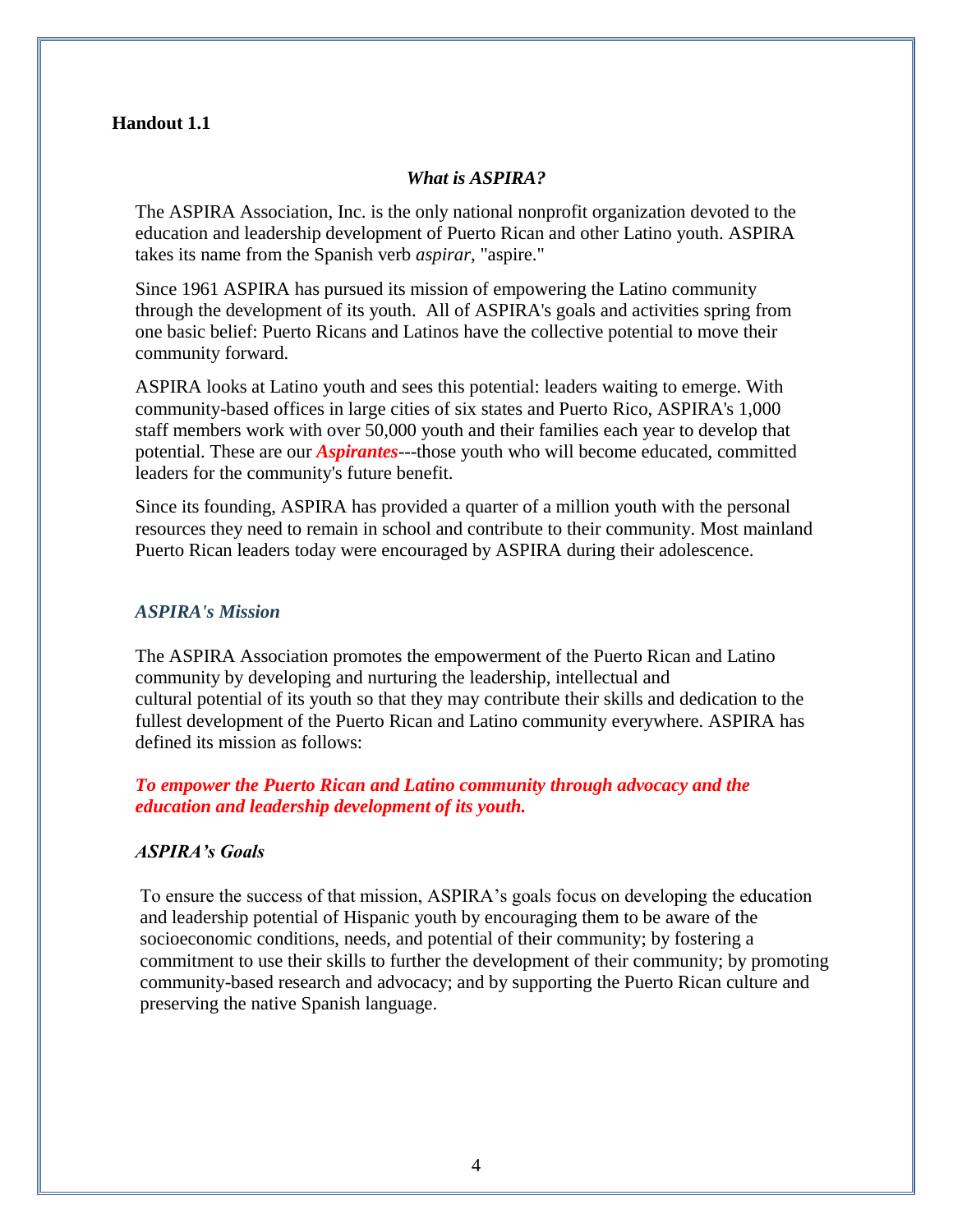#### **Handout 1.2**

#### **ASPIRA's Philosophy**

ASPIRA believes that our youth are key to the socio-economic development of the Puerto Rican community. Our primary aim is to prepare them to become future leaders by focusing on positive youth development. We call our youth Aspirantes. We work to instill in them the desire to achieve their goals, further their education, and use their skills and knowledge to make positive and lasting contributions to our community. We want our youth to return to their communities as leaders and fulfill our motto: *Once an Aspirante, always an Aspirante*.

The family and community are valued at ASPIRA. They are seen as assets and key to the development of the Puerto Rican community. Youth are encouraged to engage in their communities through civic participation. Parents and families are an integral part of ASPIRA programs.

Our youth development programs aim to provide experiential opportunities that build selfdetermination, build character, and instill pride in self and heritage. ASPIRA sees the preservation of the Spanish language and the Puerto Rican and Latino culture as central to the development of the community. We encourage youth to maintain their culture and native language: the building blocks of their identity. Our students and staff are trained to treat all individuals with dignity and respect.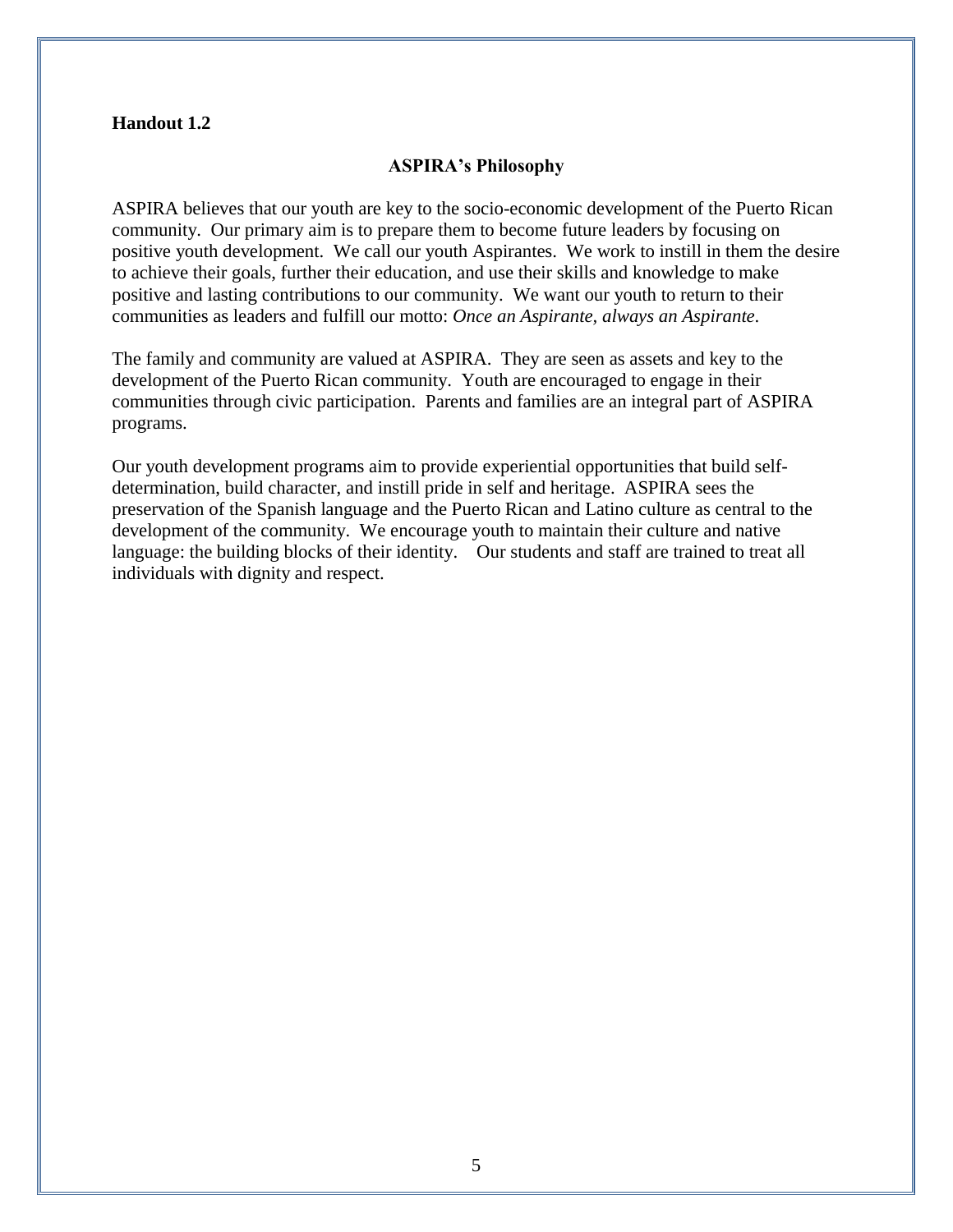## **Handout 1.3:**

## **History of ASPIRA and Its Symbol**

In 1961, [Dr. Antonia Pantoja](http://www.aspira.org/about/founder.htm) and a group of Puerto Rican educators and professionals created ASPIRA (which means "aspire" in Spanish), to address the exceedingly high dropout rate and low educational attainment of Puerto Rican youth. They were convinced that the only way to free the Puerto Rican community from poverty and to promote its full development was by focusing on the education of young people, and developing their leadership potential, self-esteem and pride in their cultural heritage. This was the best way—they believed—to ensure that youth would become not only productive members of society, but leaders in the development of their own community. ASPIRA conveyed in its name the expectation that Puerto Rican youth could succeed if they dared to aspire.

After extensive research on youth, ASPIRA founders developed a process for leadership development that remains the core of all ASPIRA activities: [The ASPIRA Process.](http://www.aspira.org/about/process.htm)

Since its formation over 47 years ago, ASPIRA has grown from a small nonprofit agency in New York City to a national association with statewide Associate organizations in Connecticut, Delaware, Florida, Illinois, New Jersey, New York, Pennsylvania and Puerto Rico, with its National Office in Washington, D.C.

With community-based offices across the country, ASPIRA has over 1,200 staff members that work with over 50,000 youth per year. ASPIRA's local offices also work with over 5,000 parents each year in parental engagement. Since it's founding, ASPIRA has provided over half a million youth with the personal resources they need to remain in school, enter college and contribute to their community.

In the last four decades, students from diverse cultural backgrounds have been involved with ASPIRA. While still mainly a Puerto Rican organization, ASPIRA now reaches out to all youth, across cultural and ethnic groups.

#### **ASPIRA's Symbol**

The *Pitirre* is the symbol of ASPIRA. A small tropical bird found in Puerto Rico, the *Pitirre* is known for its agility, rapid flight and its ability to outsmart, exhaust and defeat much larger birds. ASPIRA believes that the *Pitirre* is a fitting symbol for young Latinos. Aspirantes gain the confidence of the *Pitirre* by acquiring knowledge and developing their leadership skills. They can face and overcome seemingly overwhelming odds to become productive adults, returning to their communities the benefits of their skills and leadership abilities. The symbol of the Pitirre reinforces ASPIRA's belief that even the smallest and seemingly powerless can take control of their lives and create change.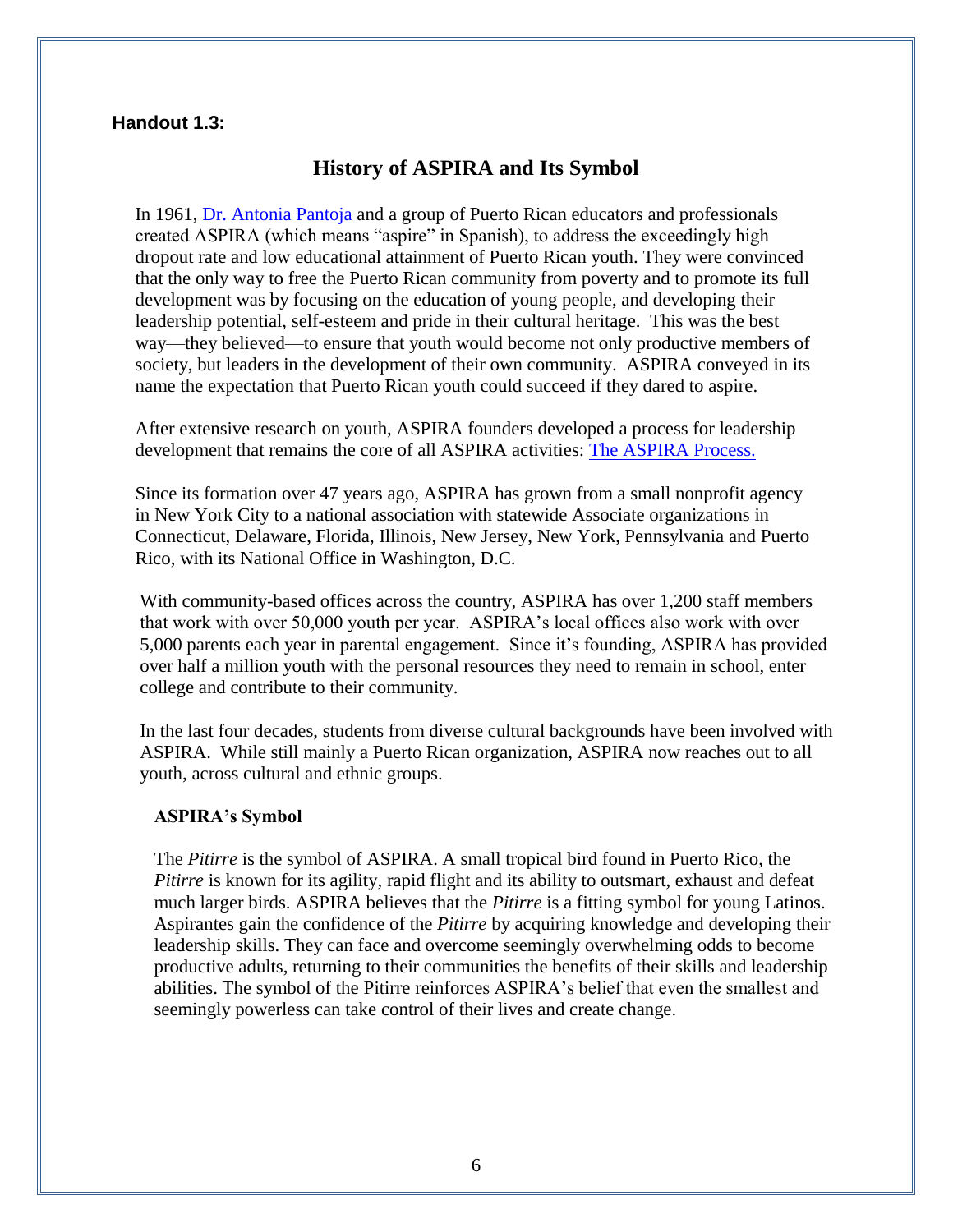## **Handout 1.4**

# **A FEW FACTS ABOUT ASPIRA**

- ASPIRA is the largest Hispanic youth-serving organization in the country and a leader in youth leadership development.
- Since its founding, ASPIRA has positively impacted more than 750,000 youth, of which over 60% are female.
- In an era when Hispanics have a high school dropout rate of 35%, ASPIRA participants have a graduation rate of 95%.
- Approximately 84% of the graduating high school seniors that participate in ASPIRA programs go on to college.
- Approximately 90% of the students served by ASPIRA live in urban areas.
- ASPIRA was responsible for the Court decision mandating Bilingual education in the New York City Public Schools.
- In 2000 ASPIRA was rated by Money Magazine and the American Institute of Philanthropy as "One of the 10 Best Charities in the Nation," and given an A+ based upon its compliance with program standards, program spending, and Fundraising efficiency.
- The ASPIRA Parents for Educational Excellence (APEX) Program received national recognition for family involvement in education, including Working Mother Magazine's Golden Apple Award in 1996 and the National Latino Children's Agenda *La Promesa Award* in 2000.
- In 2001, the Hispanic Business Magazine ranked ASPIRA as the largest Hispanic nonprofit organization in the U.S.
- In 2002, Independent Sector honored ASPIRA with its *Non-Profit Leadership Award* for demonstrated, sustained leadership in investing in people.
- In 2007& 2008, the Hispanic Business Magazine ranked ASPIRA as the third largest Hispanic nonprofit organization in the U.S.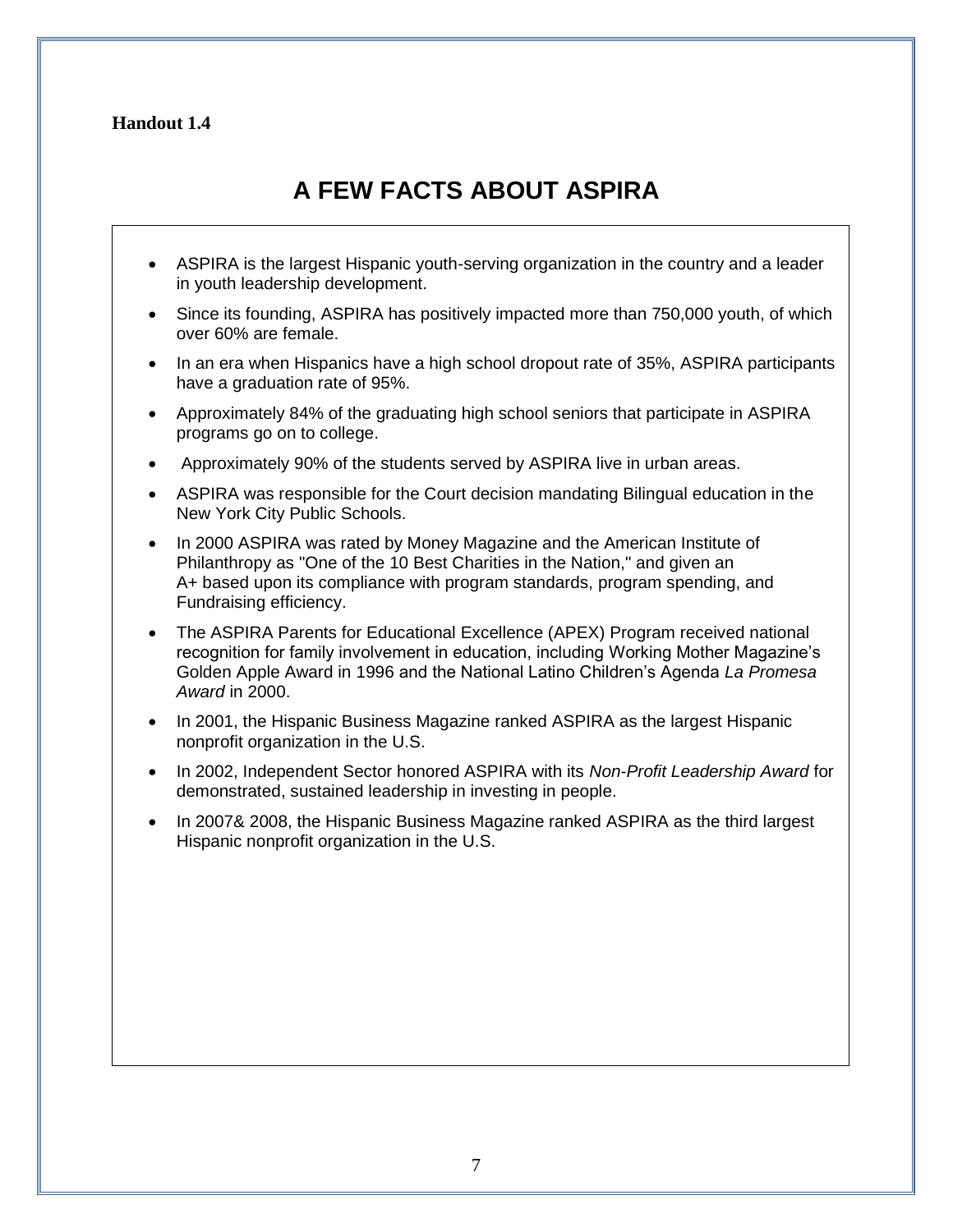**Handout 1.5** 

**My Research on the Local ASPIRA Office**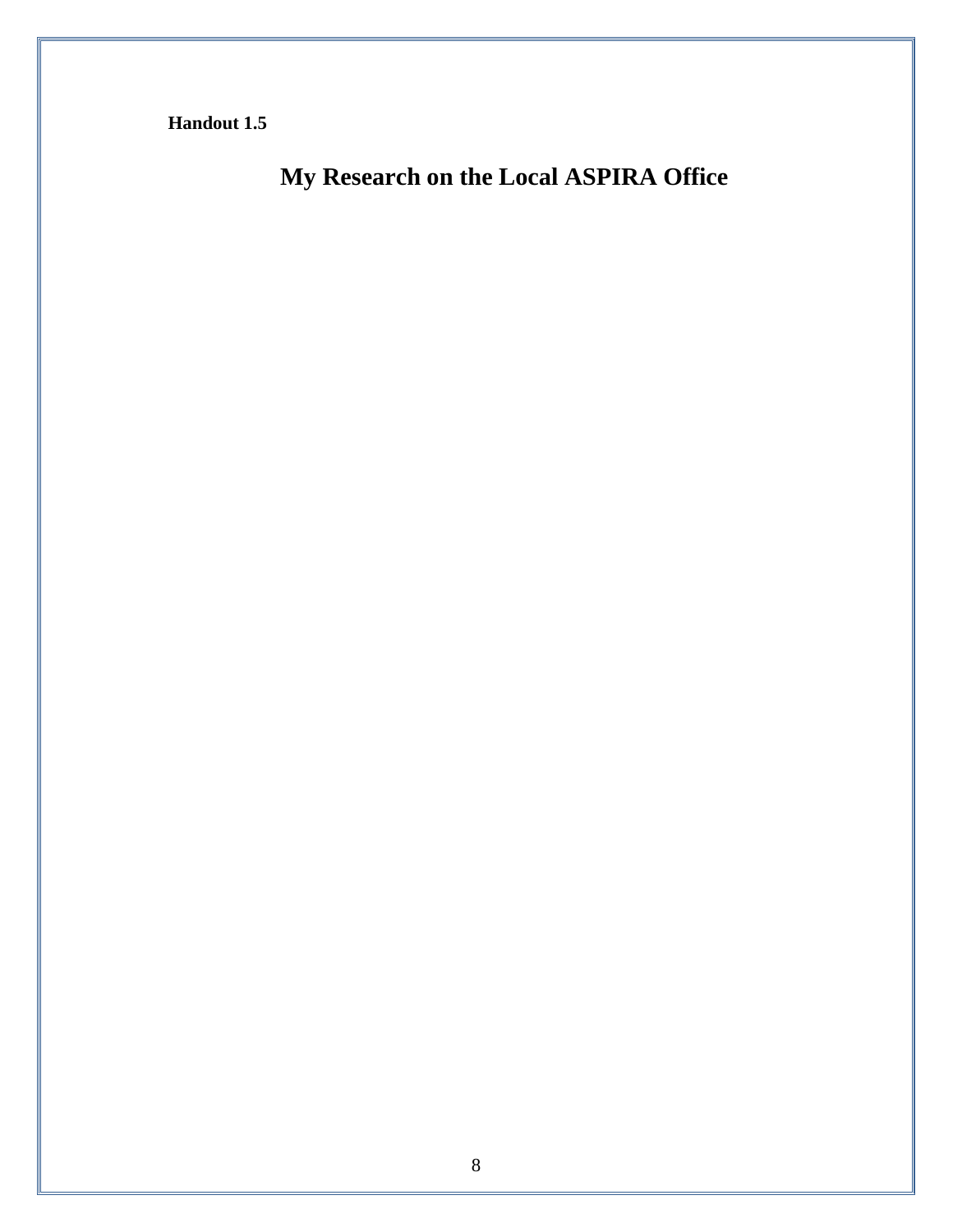#### **Handout - 1.6**

#### **ASPIRA's Symbol**

The *Pitirre* is the symbol of ASPIRA. A small tropical bird found in Puerto Rico, the *Pitirre* is known for its agility, rapid flight and for its ability to outsmart, exhaust and defeat much larger birds. ASPIRA believes that the *Pitirre* is a fitting symbol for young Latinos. Aspirantes gain the confidence of the *Pitirre* by acquiring knowledge and developing their leadership skills. They can face and overcome seemingly overwhelming odds to become productive adults, returning to their communities the benefits of their skills and leadership abilities. The symbol of the *Pitirre* reinforces ASPIRA's belief that even the smallest and seemingly powerless can take control of their lives and cause change.

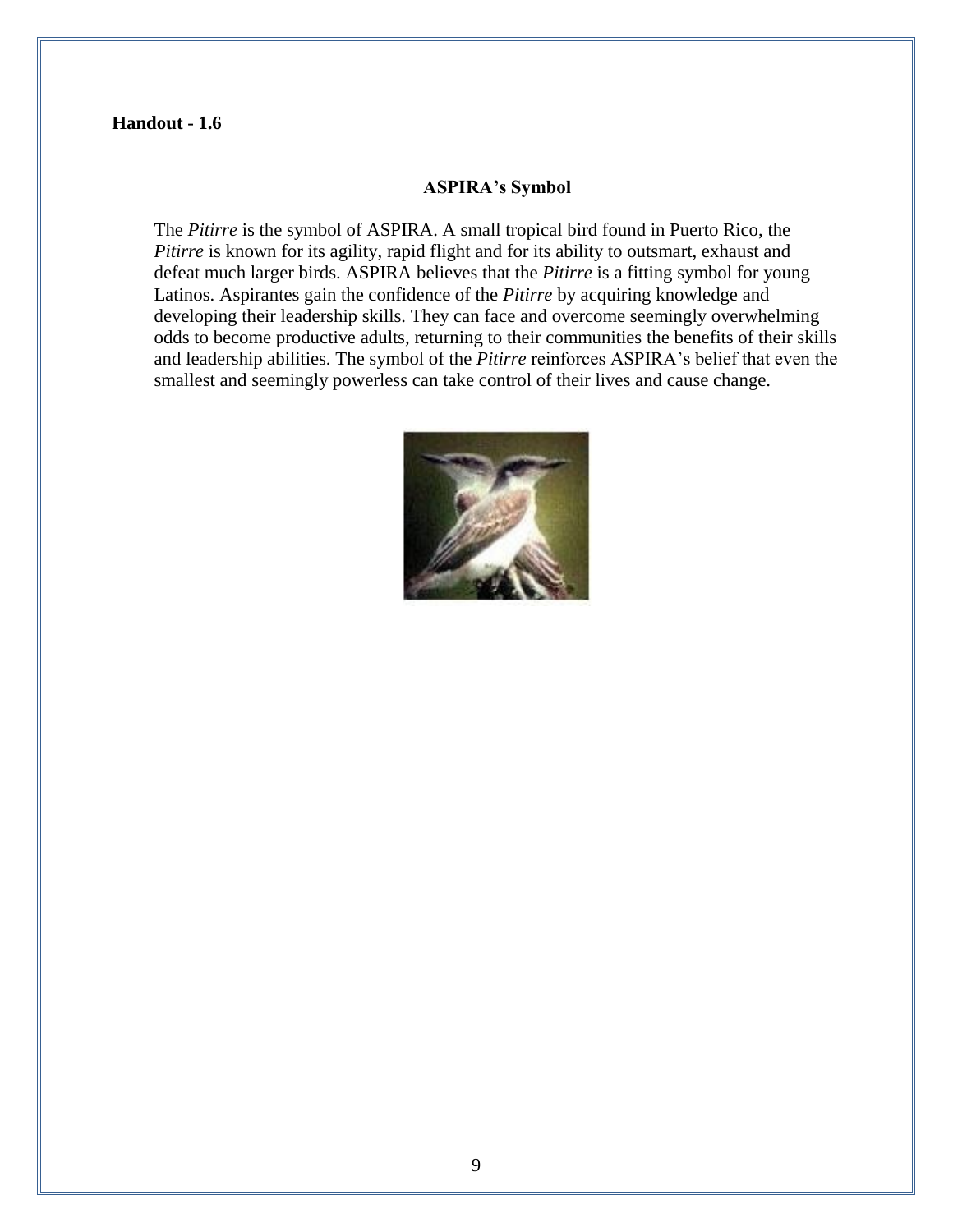#### **Handout 2.1**

#### *Dr. Antonia Pantoja - ASPIRA's Leading Founder*

## *Biography*

Dr. Antonia Pantoja was born in San Juan, Puerto Rico in 1922 and studied at the University of Puerto Rico where she obtained a Normal School Diploma in 1942. Upon graduating from the University of Puerto Rico, she worked as a schoolteacher for two years in Puerto Rico where she cultivated a profound interest in education and addressing the needs of disadvantaged children. She arrived in New York City in November 1944 where she got a job as a welder in a factory making lamps for children.

During these years which involved long hours of hard work, Dr. Pantoja was awakened to the harsh experience of racism and discrimination against Puerto Ricans and how this community lacked the knowledge and political power to overcome these and other challenges in the United States. She became an activist in the factory, providing information to other workers about their rights and how to organize a union. These were the most formative years of her life. But within a few years, the women who welded pieces of filament for submarine radios would rise to weld together a fragmented community, a community much in need of leadership and vision.



After great personal initiative that included the extensive research of academic scholarships, Dr. Pantoja received a scholarship from Hunter College, City University of New York, where she completed a Bachelor of Arts degree in 1952. She went on to acquire a Master of Social Work in 1954 and was bestowed a Ph.D. from the Union Graduate School, Union on Experimenting Colleges and Universities in Yellow Springs, Ohio in 1973.

Her most profound contribution to the Puerto Rican community in the United States began in 1958 when she joined a group of young professionals in

creating the Puerto Rican Forum, Inc., which paved the way for the establishment of ASPIRA in 1961. ASPIRA was Dr. Pantoja's dream, but it was not the only organization she helped build for the Puerto Rican community. In fact, as early as 1953, Dr. Pantoja—then a graduate student at Columbia University—joined a group of students and created the Hispanic Youth Adult Association, which later became the Puerto Rican Association for Community Affairs (PRACA). In 1970 she wrote a proposal and secured funds to establish the Universidad Boricua and the Puerto Rican Research and Resource Center in Washington, DC and in 1973 became its Chancellor. For health reasons, Dr. Pantoja moved to California in 1978 to become an Associate Professor at the School of Social Work at San Diego State University. There, in collaboration with another successful educator, she founded the Graduate School for Community Development in San Diego, an institution that served communities and neighborhoods throughout the nation. She became the President of this organization, devoted to imparting people with knowledge and skills necessary for problem solving and restoring their communities. She was involved in a variety of community and professional organizations, all working toward the goal of building stronger Puerto Rican and minority communities, including the Ford Foundation, the National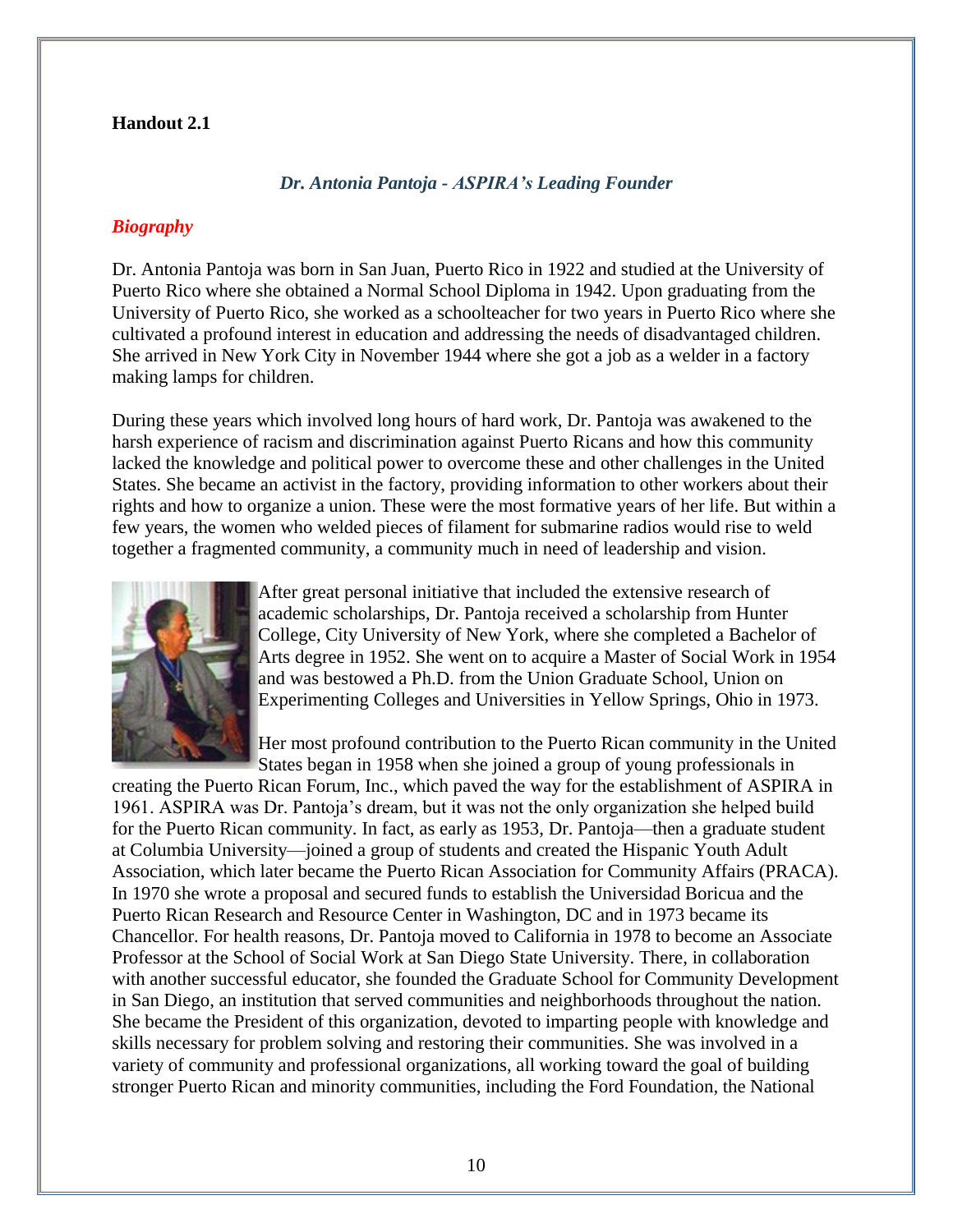Urban Coalition, the Museo del Barrio, the National Association of Social Workers, the Council on Social Work Education and several other groups and organizations.

Her most notable contribution—the creation of ASPIRA in 1961—was the result of considerable hard work and collaboration with educators and social work professionals who shared her concern with the high dropout rate of Puerto Rican youth in New York City during the '50s and ‗60s. The organization flourished into a major national organization dedicated to empowering communities and especially Puerto Rican youth to have a say in and control of their future.

Dr. Pantoja's work has not gone unnoticed. Virginia Sánchez-Korrol, Professor of Puerto Rican and Latino Studies at Brooklyn College and Co-Editor of the forthcoming Latinas in the United States: An Historical Encyclopedia has called her "one of the foremost figures in community activism from the 1950's to the present." In 1996, Dr. Pantoja received the Presidential Medal of Freedom, the highest honor bestowed upon civilians by the United States government. She became one of only four Puerto Rican recipients of the award, which has also been presented to Governors Luis Muñoz Marín and Luis Ferré, as well as Sr. Isolina Ferré.

"One cannot live a lukewarm life," Dr. Pantoja has said. "You have to live life with passion." After nearly sixty years as an educator and activist, she continues to display that passion and vigor. In 1999, she interrupted work on her memoirs to return to New York City and lend her assistance to a new initiative. Alarmed by reports of threats to the city's bilingual education system—a system she was instrumental in initiating—she is working to raise awareness about the value of nurturing students to be proficient in multiple languages.

She appeared earlier this month as part of a panel discussion on "Latinas Making History" at a hotel in midtown Manhattan. A small woman with a powerful voice and no-nonsense attitude, she wears a poker face that breaks periodically into a beaming smile.

"I am for the fact that our children must learn English for their livelihood, and because they should know that other language of the place where they live," she explained. However, she described the "total immersion" of Spanish-speaking students in an English-only environment, as "a stupid, stupid thing,"

"If we are already bilingual," she asked, "why should our children lose their language and only speak one language, English?"

Unapologetic for her forceful opinion, she added, "Sometimes people think that you shouldn't express yourself directly and say what you're thinking, but you have to. You have to be open and direct and say what you mean. Call things by their name."

## *A Well-Deserved Honor: ASPIRA Founder Awarded Presidential Medal of Freedom*

In 1997, Dr. Antonia Pantoja, founder of ASPIRA and legendary for her role in the education and leadership development of Puerto Rican Youth in the United States and Puerto Rico, she received the highest honor the nation bestows on a civilian, the [Presidential Medal of Freedom.](http://www.lib.berkeley.edu/Collections/Ethnic/heritage)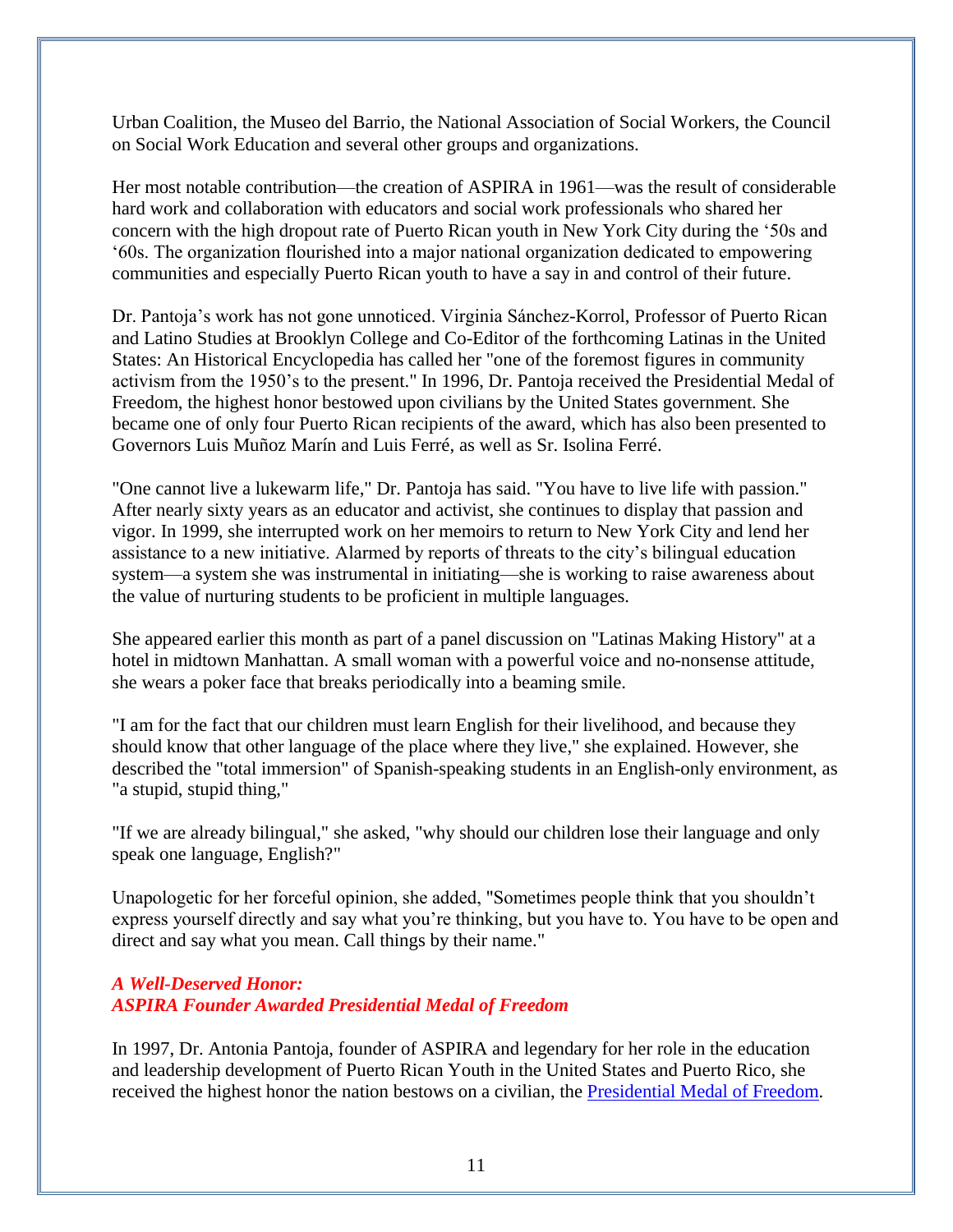Dr. Pantoja joined five other Americans of exceptional merit in receiving this award: the late Joseph Cardinal Bernardin, James Brady, Morris Udall, David Hamburg, and Rosa Parks. President Bill Clinton awarded the medal at a ceremony at The White House. First Lady Hillary Rodham Clinton and other distinguished members of the Administration were in attendance. Dr. Pantoja was also given recognition from the United States Congress.



The ASPIRA Association and the Puerto Rican Presidential appointees at the White House sponsored a special reception in Dr. Pantoja's honor. Among friends and honored guests in attendance were many Aspirantes and ASPIRA National Board Members. Attendees included The Honorable Donna Shalala, U.S. Secretary of Health and Human Services; Nelson Diaz, General Counsel, U.S. Department of Housing and Urban Development; former U.S. Surgeon General Dr. Antonia Novello; Josephine Nieves, National Executive

Director of the National Association of Social Workers (NASW); Suzanna Valdez from the White House; Raul Yzaguirre, President of the National Council of La Raza; and Norma Cantu, Assistant Secretary, U.S. Department of Education, Office of Civil Rights. A video about Dr. Pantoja's life was presented as part of the celebration.

## *Organizations founded by Dr. Antonia Pantoja*

## **[Puerto Rican Association for Community Affairs \(PRACA\)](http://www.buscapique.com/latinusa/buscafile/este/praca.htm) - 1953**

Social service institution that dedicated most of its resources to work with children in adoption, foster care and bilingual nursery. Also offers services for leadership development and works on women's issues.

#### **[National Puerto Rican Forum](http://www.nprf.org/aboutus.html) - 1958**

Community development programs, including securing funds and loans to start small business in the community.

## **[ASPIRA](http://www.aspira.org/) - 1961**

Community organization devoted to the education and leadership development of youth in the city of New York.

**Universidad Boricua - 1970** Bilingual University

#### **Puerto Rican Research Center - 1970**

Organization devoted to the collection of data and to create policy based on research.

#### **Escuela Graduada para el Desarrollo de la Comunidad en San Diego, California - 1975**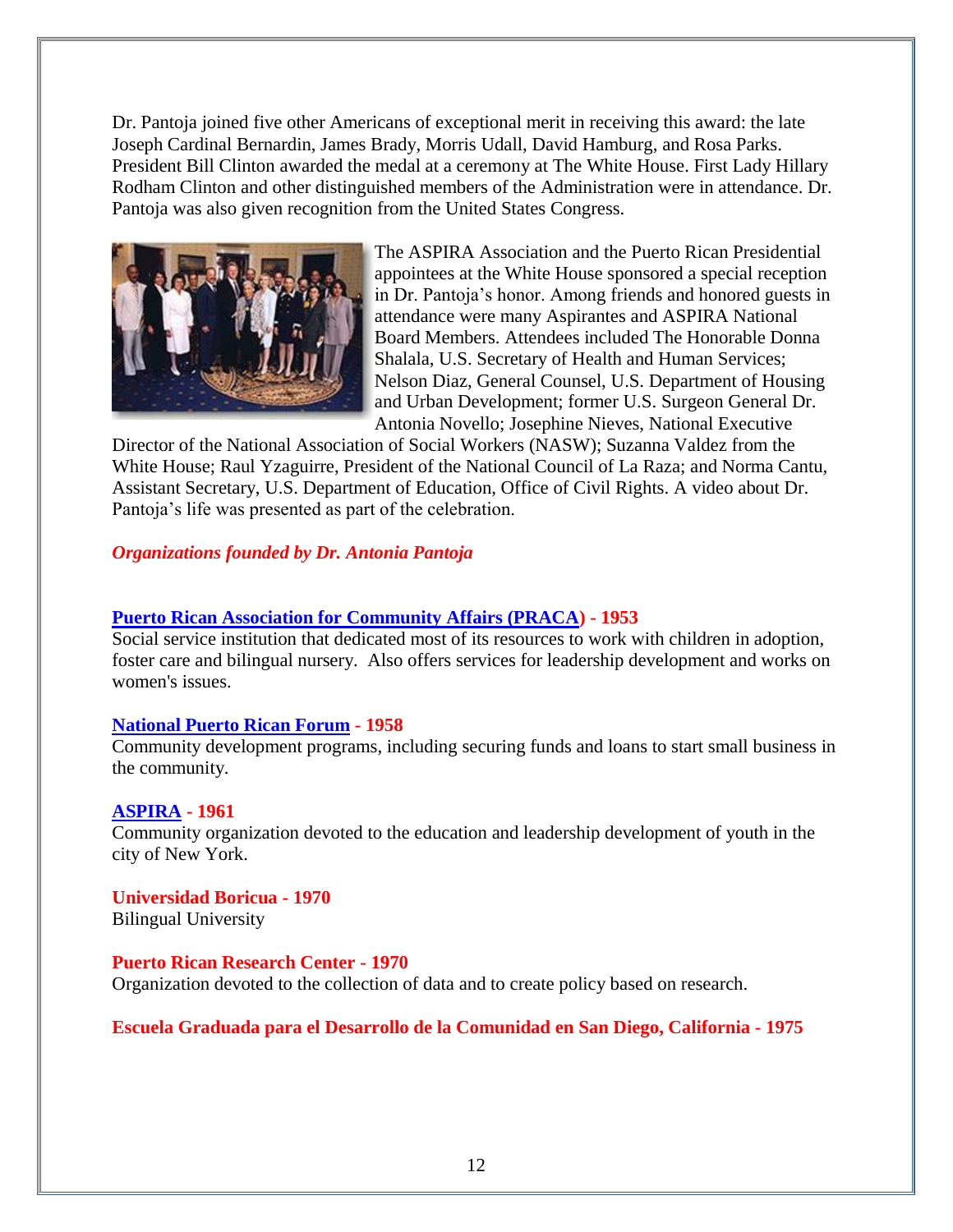#### **PRODUCIR - 1985**

Community organization in Puerto Rico that helped a rural community create its own cottage industries that generated employment and other services.

#### **Latino Educational Media Center - 2001**

Dr. Antonia Pantoja, Dr. Wilhelmina Perry, and Ms. Jiménez founded the Latino Educational Media Center to create media on the diverse and rich Latino experience in the United States. The Center has embarked on an ambitious Historical Recuperation Project that focuses on the impact of Puerto Ricans on the City of New York.

#### **Aspirante Alumni Fellowship, Inc. 2002**

Promotes and enhances the work of ASPIRA by providing a means for ASPIRA Alumni (Aspirantes) to "give back" to Aspira by developing a platform from which they can network, collaborate and serve as mentors to the upcoming generation of Aspira Students

#### *Awards and Recognitions*

1980 - Hunter College Hall of Fame

1991 - John W. Gardner Leadership Award presented by Independent Sector

1991 - Recognition by the City of New York Board of Education for outstanding educational leadership

- 1992 Hispanic Heritage Award Leadership
- 1993 National Mujer Award awarded by National Hispana Leadership Institute
- 1996 Julia de Burgos Award presented by La Casa Cultural, Yale's Puerto Rican community
- 1997 Presidential Medal of Freedom
- 1997 Doctor of Letters, Honorary Degree, University of Connecticut
- 1998 University of Massachusetts, Doctor Honoris Causa,
- 1999 Lenore and George W. Romney Citizen Volunteer Award presented by the Points of Light

#### Foundation

- 2000 University of Puerto Rico, Doctor Honoris Causa
- 2001 Hunter College Professional Achievement Award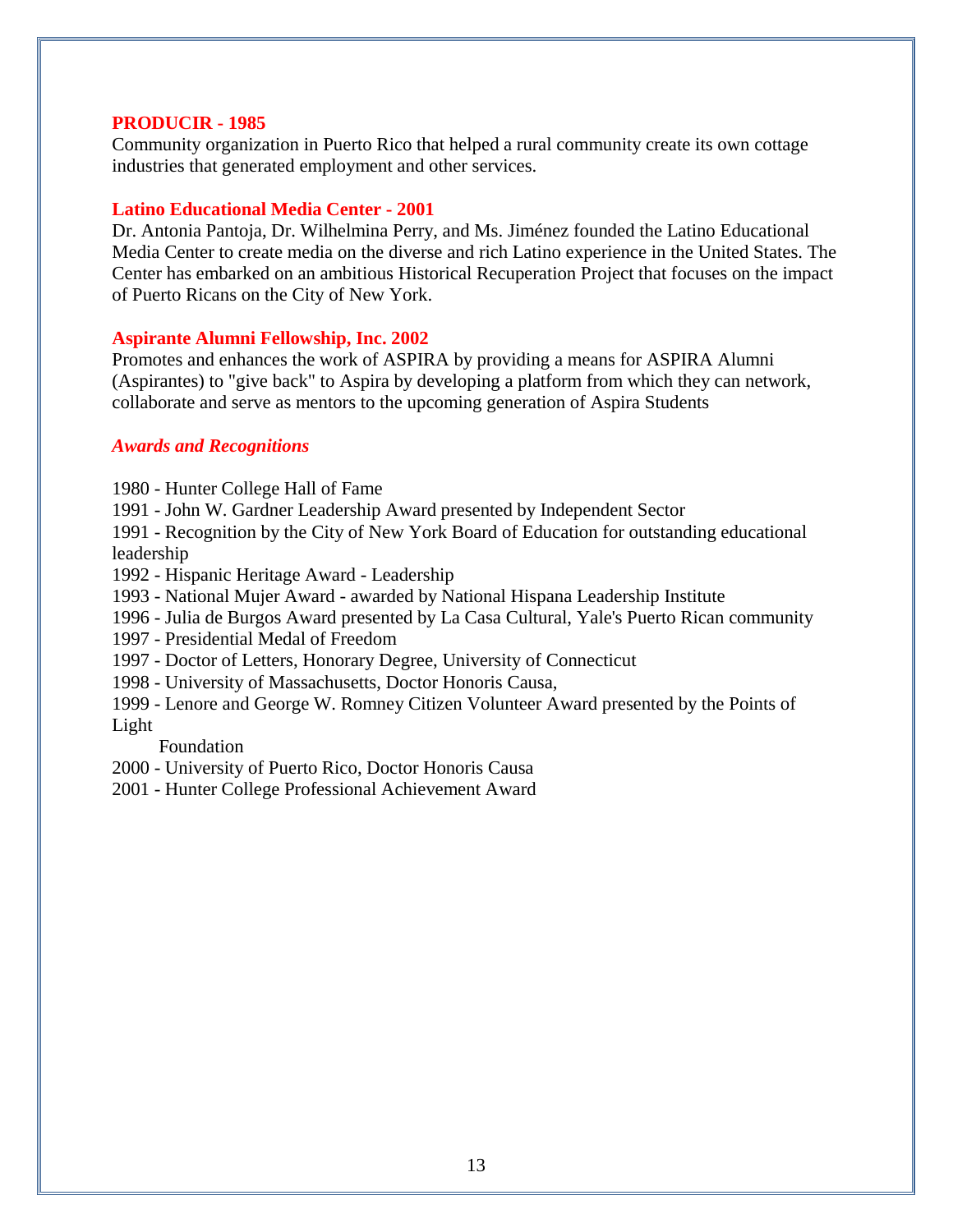#### **Handout 2.2 A**

#### **ASPIRA TRIVIA**

- 1. What is the symbol of ASPIRA?
- 2. Where was ASPIRA founded?
- 3. Who was the primary founder of ASPIRA?
- 4. In what year was ASPIRA founded?
- 5. What are two major things that ASPIRA promotes for youth by bringing together students, school, and community members?
- 6. What are the three factors of the ASPIRA Process?
- 7. How many ASPIRA Offices are there across the country?
- 8. In what city is the national office located?
- 9. ASPIRA was formed to help solve what high school problem?
- 10. Hispanic youth who have gone through the ASPIRA programs are called what?
- 11. Most ASPIRA programs are designed to help youth obtain what specific skill?
- 12. ASPIRA helps parents to get more involved in their children's \_\_\_\_\_\_?
- 13. Originally, ASPIRA was formed to help \_\_\_\_ \_\_\_ youth.
- 14. All of the ASPIRA offices together make up a \_\_\_\_\_\_.
- 15. ASPIRA takes its name from what Spanish verb?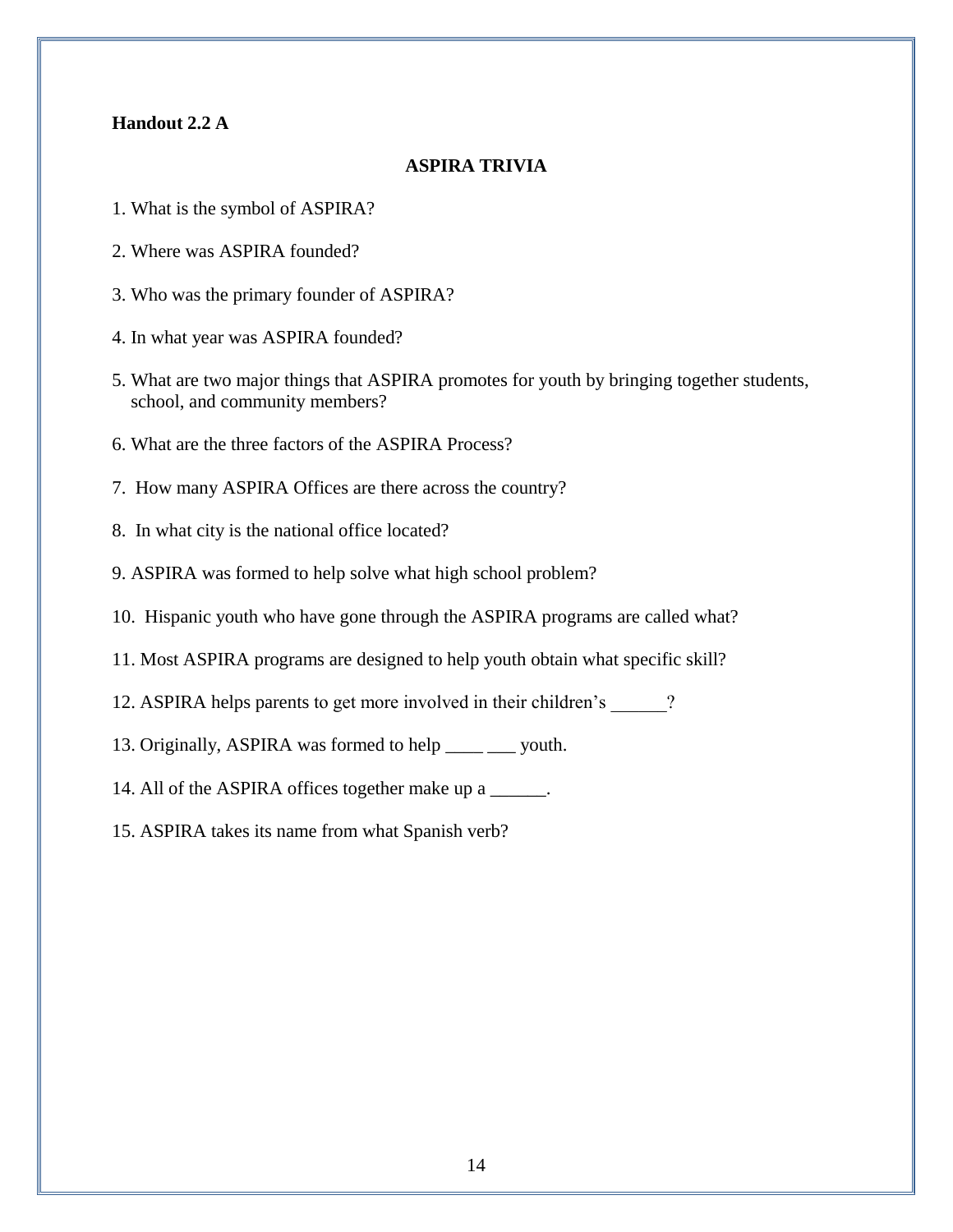## **Handout 2.2B**

## **ASPIRA Trivia Answer Key:**

- 1. Pitirre
- 2. New York City
- 3. Dr. Antonia Pantoja
- 4. 1961
- 5. Educational Success and Community Involvement
- 6. Awareness, Analysis, and Action

7. 9

- 8. Washington, DC
- 9. High Drop Out Rate
- 10. Aspirantes
- 11. Leadership
- 12. Education
- 13. Puerto Rico
- 14. Association
- 15. Aspirar to aspire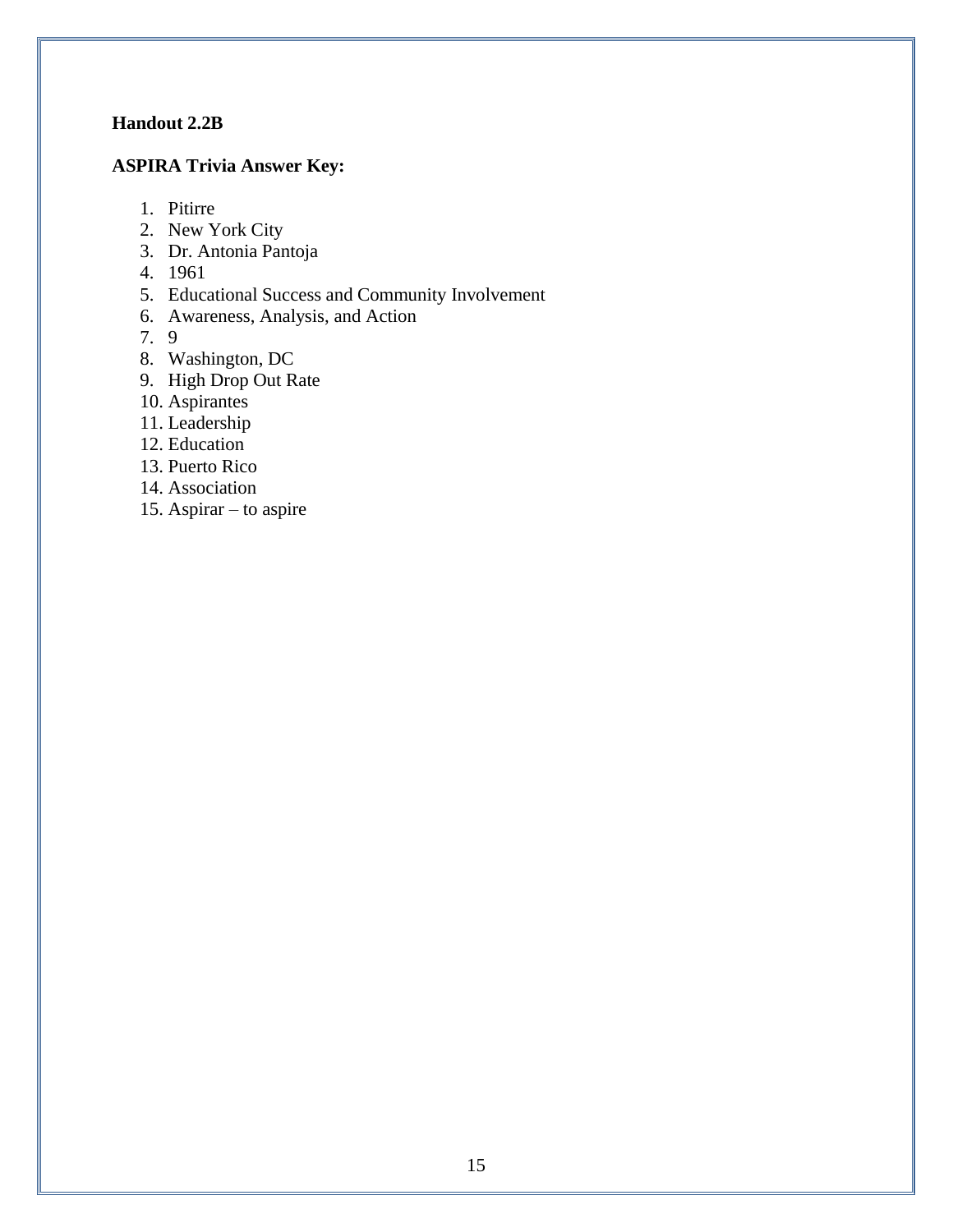# **Handout –2.3 A ASPIRA Crossword ASPIRA Crossword**



## **ACROSS**

**DOWN**

**4**. Origin of the organizations name ---- Spanish for "to aspire." **10**. Last name of the primary founder of ASPIRA. **14.** The symbol of ASPIRA. **15.** Location where ASPIRA

began.

**16.** ASPIRA was originally created to help youth from the  $\frac{1}{\sqrt{2}}$  community.

**1**. Most important skill for youth to develop.

2. School based where students learn the ASPIRA process.

**3**. ASPIRA process of awareness, analysis, and

\_\_\_\_\_\_. **5**. ASPIRA helps youth gain access to better \_\_\_\_\_. **6.** Youth who have participated in ASPIRA

programs.

**7**. ASPIRA works toward helping youth get involved in the

**8**. ASPIRA works toward empowering Hispanic \_\_\_\_.

**9**. Number of ASPIRA offices across the country **11**. One of the reasons ASPIRA was created to stop the high school \_\_\_\_ rate.

**12**. Number of years that ASPIRA has existed.

**13.** All of the ASPIRA offices make up an \_\_\_\_\_\_.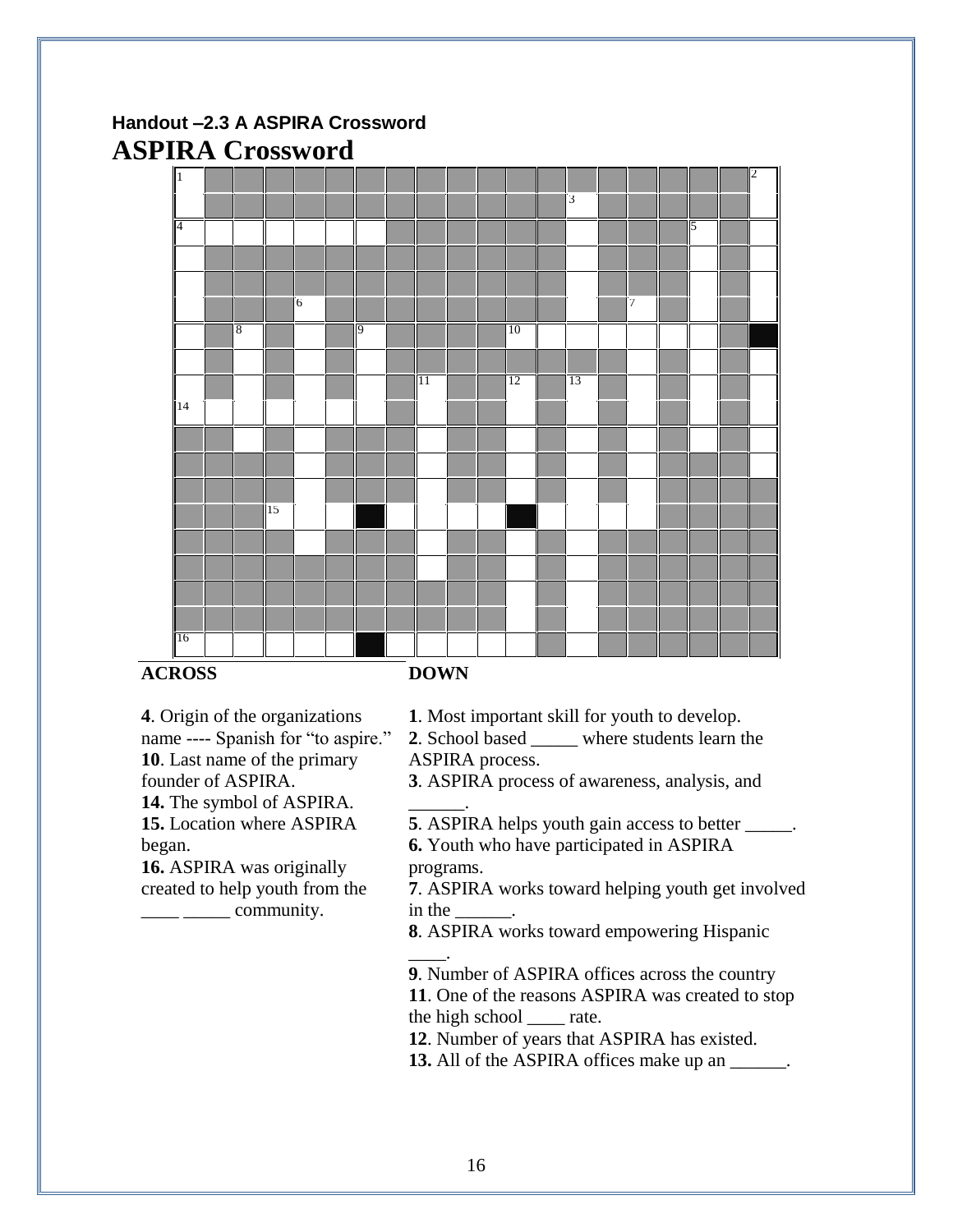## **Handout 2.3B**

# **ASPIRA Crossword Answer Key:**

## **Across:**

- 4**.** Aspirar
- 10. Pantoja
- 14**.** Pitirre
- 15. New York City
- 16. Puerto Rican

## **Down:**

- 1. Leadership
- 2. ASPIRA Clubs
- 3. Action
- 5. Education
- 6. Aspirantes
- 7. Community
- 8. Youth
- 9. Nine
- 11. Drop out
- 12. Forty Seven
- 13. Association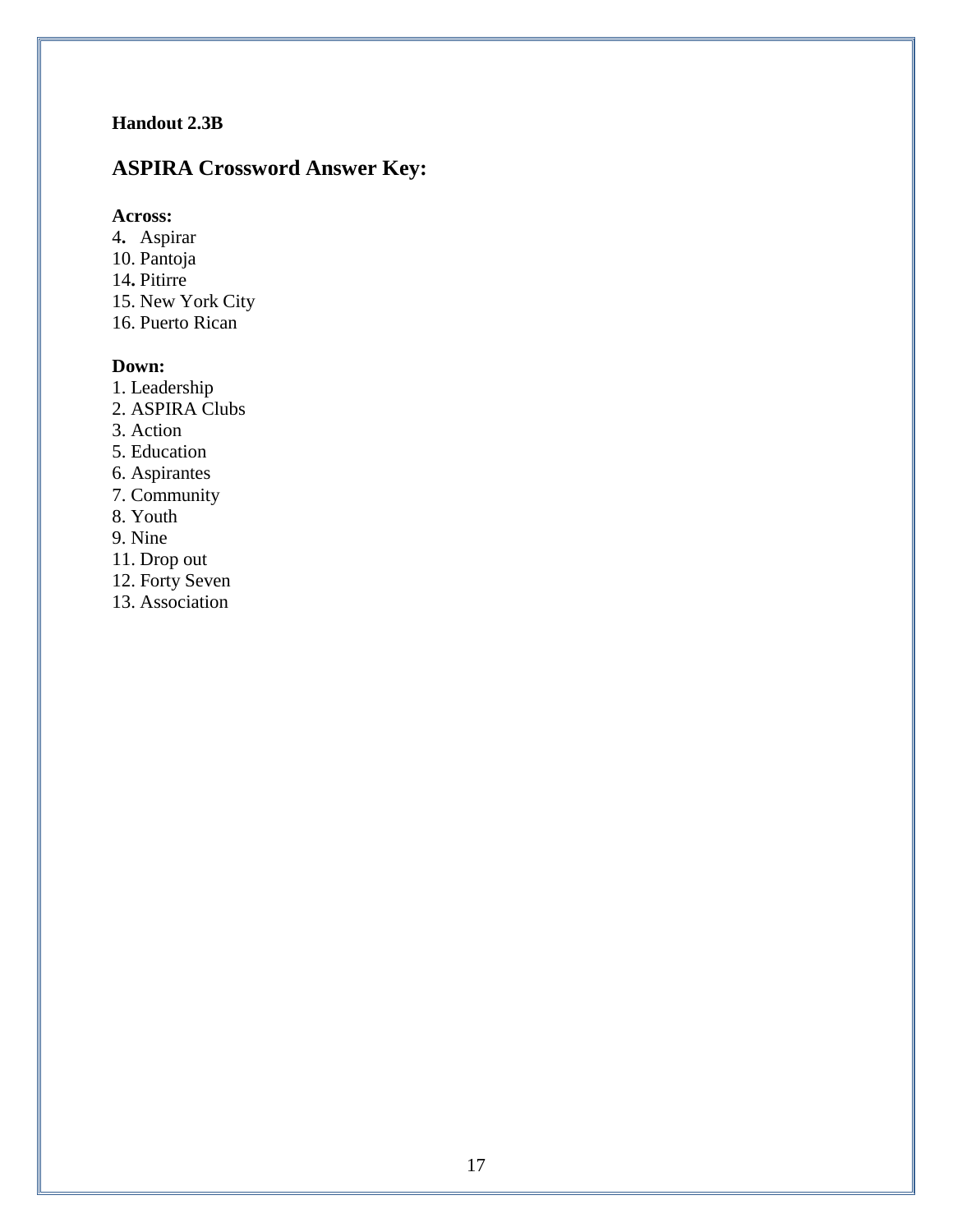## **Handout 3.1**

## **Areyto Induction Ceremony**

Participants will take part in an Areyto Ceremony. Each ASPIRA Club will present an offering in the form of music, dance, poetry, history all relating to Puerto Rico. Should music be selected as an offering, it should be Bomba or Plena, historical of Puerto Rico.

Through this ceremony, the leaders of the Aspira movement take an oath of commitment to work for the achievement of Aspira's goals no matter what hard work and sacrifices it will require of them.

The idea of incorporating the Areyto ceremony is taken from the Taino Indian ceremony where the leaders sang of the great deeds of their people. The Areytos were religious ceremonies that involved the entire Taino community and neighboring communities as well. Areytos were held in the main plazas at important times. Areytos were long celebrations that included ritual feasting, singing, and dancing. At Aspira, the Areyto ceremony has been developed by each generation of Aspirante leaders into today and it is already one of our traditions.

The Aspira Clubs Federation (A.C.F.) membership committee and Aspira Board of Directors are responsible for planning and conducting it. The ideology behind the use of Taino symbols, language and rituals is to provide our youth with a sense of belonging to something ancestral, to understand our cultural and historic roots from which they will develop their own direction. These are the symbols and ideology of a brotherhood of service.

The Areyto is a private ceremony in which the leaders of the Aspira movement are initiated every year. The participants are reminded that the oath is the oath of a lifelong brotherhood. They take an oath of commitment to work for the achievement of the objectives of the movement no matter what hard work and sacrifices it will require of them. The oath is taken by candlelight or torches, with drums and maracas sounds in the background. The Oath spoken first in Spanish followed by English (in the US mainland) to give the added importance and cultural connectedness to both the oath and the culture.

This ceremony is festive, rather than solemn. A prominent political official or community leader is usually invited as a speaker challenges.

At the end of the ceremony all initiated clubs members stand and receive the acceptance from the president and are accepted into the brotherhood.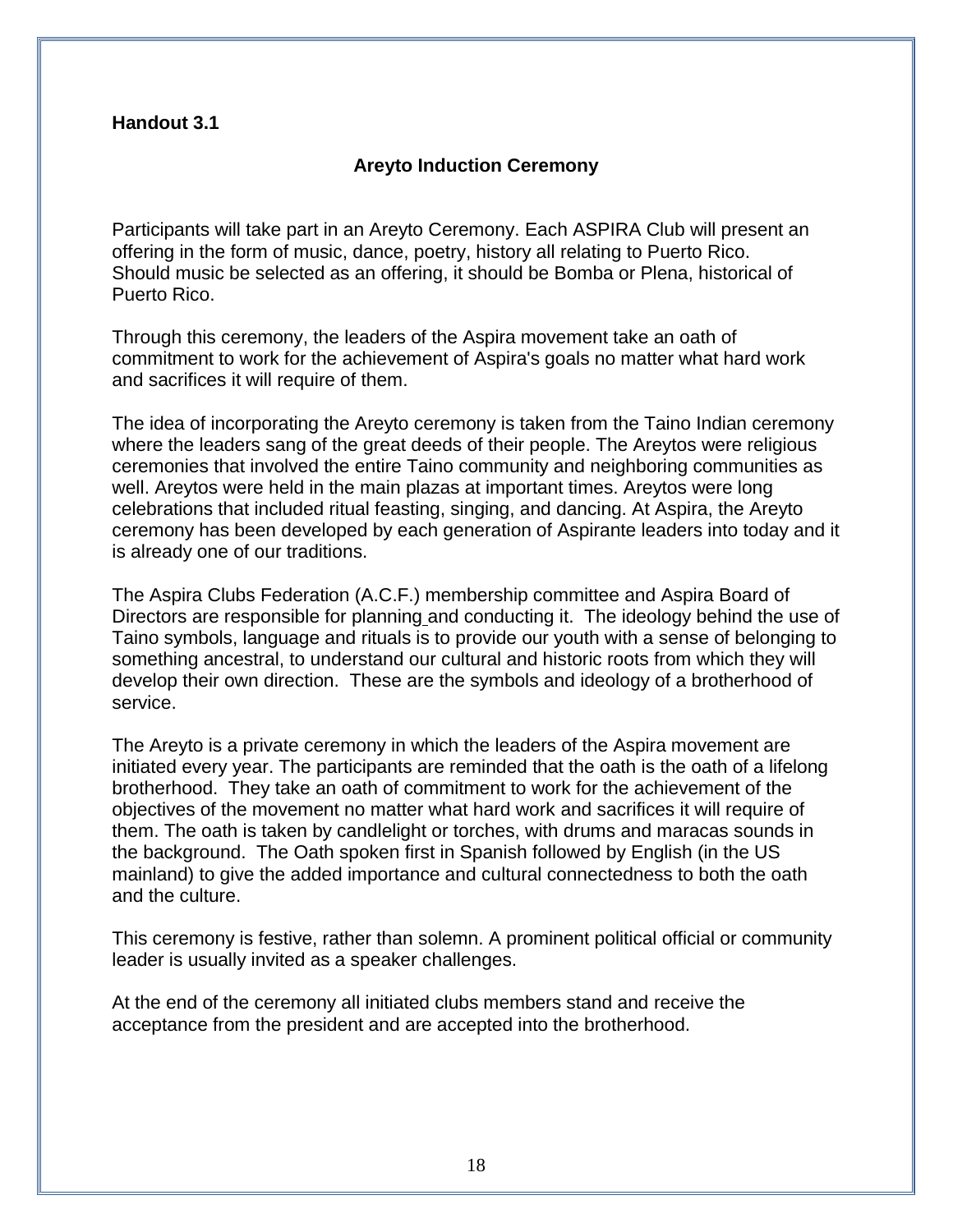**Handout 4.1: EVALUATION**

# **Evaluation Form for Student**

Indicate three new things you learned about ASPIRA.

How will you use this new knowledge in the future?

Were the handouts useful?

How could this workshop have been improved?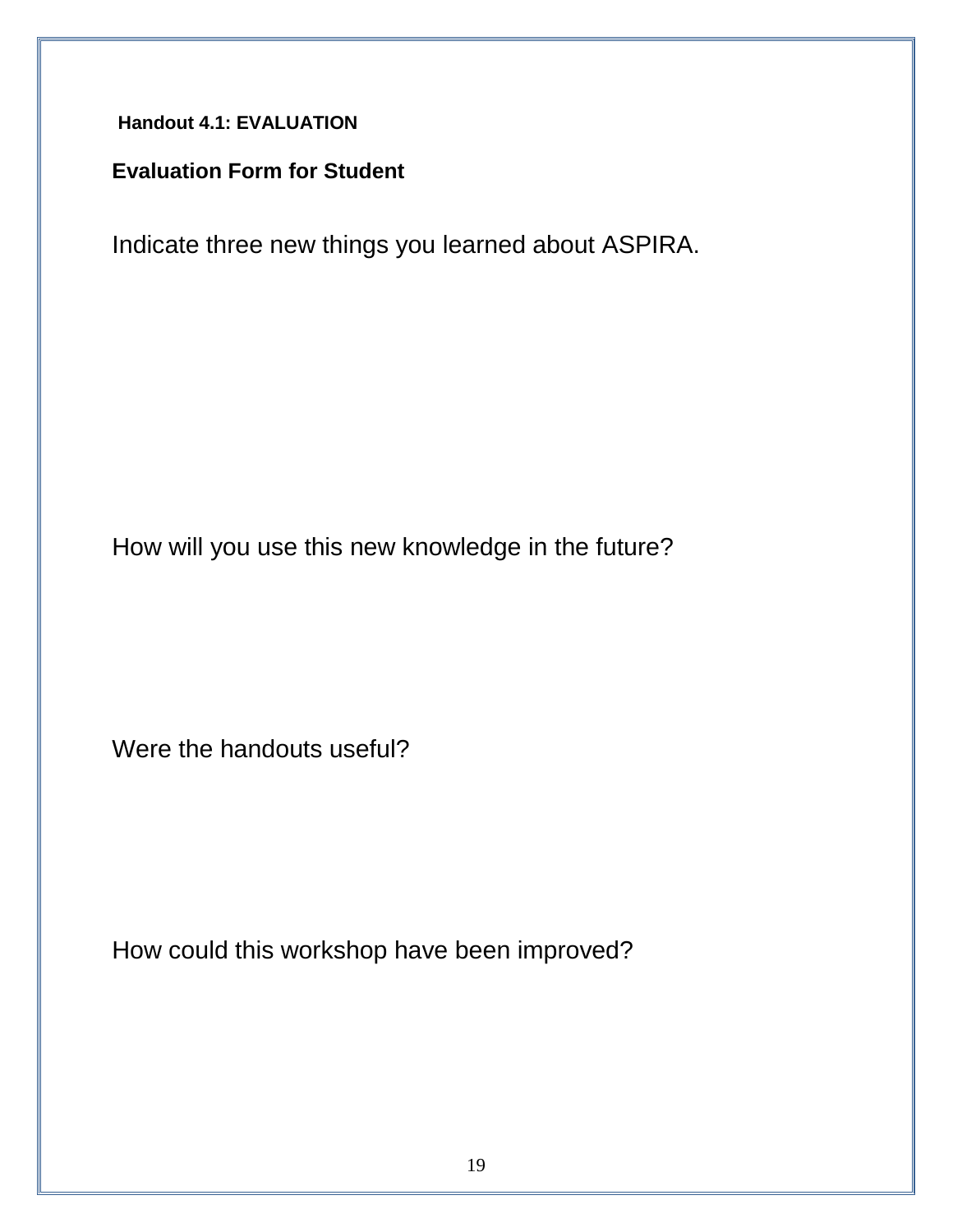**Handout 4.2 Evaluation Form for Facilitator**

- 1. Did the workshops run smoothly? Why
- 2. What aspects of the workshops did not work? What would you change?

3. Was it easy to understand?

- 4. How would you make it more culturally relevant?
- 5. What visuals would you add?
- 6. How would you make it more hands-on for youth?